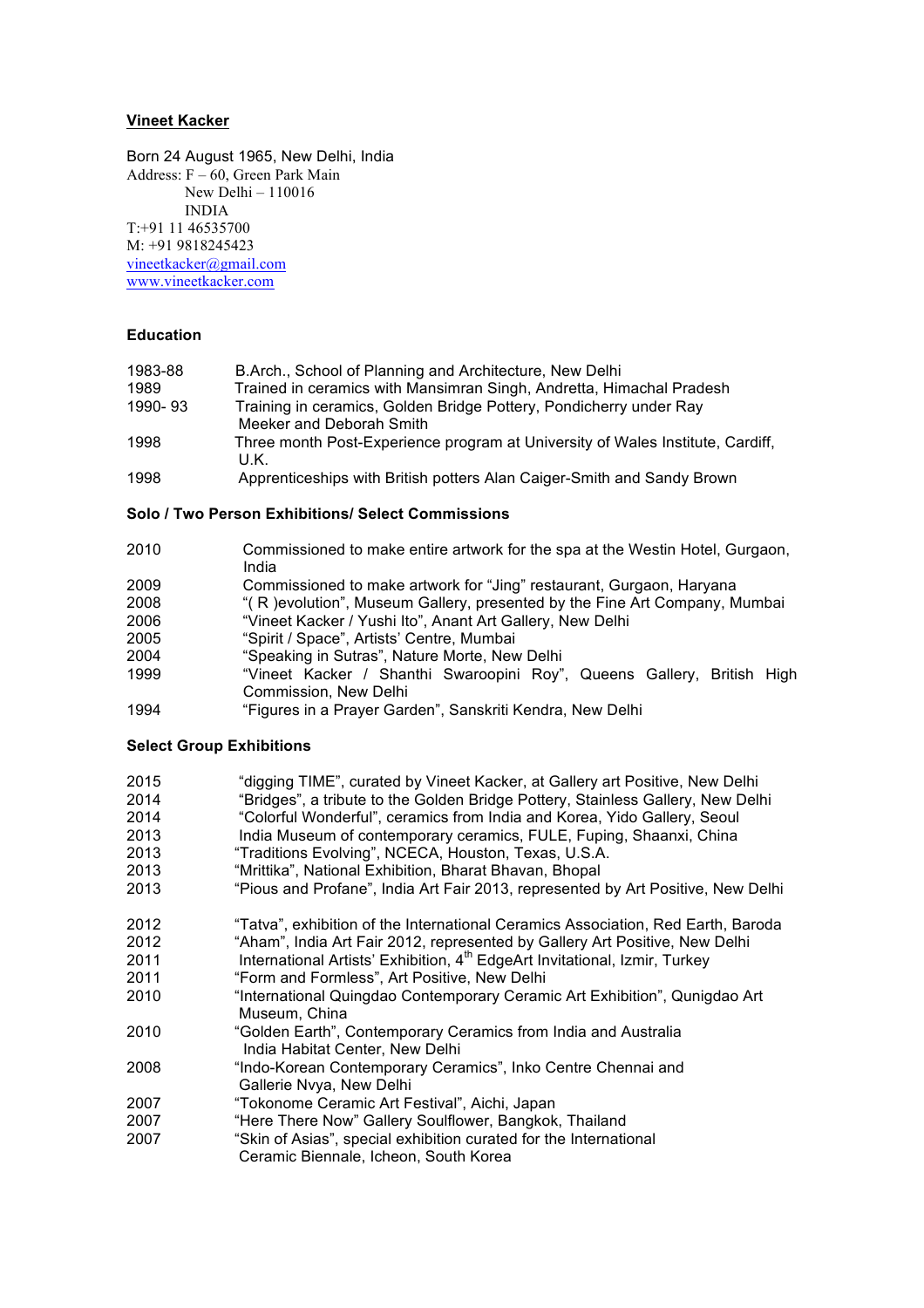- 2006 "Indo-Swedish Art Glass Sambandh", Ostergotlands Lansmuseum, Linkoping, Sweden India Habitat Centre, New Delhi 2005 "Terra Natura", Gallerie Nvya, New Delhi
- 2003 "Seven McKnight Artists", Northern Clay Center, Minneapolis, U.S.A.
- 2003 "Rain" 33 contemporary Indian artists, Sakshi Gallery, Mumbai
- 1999 "The Cat Scratched Little Johny Contemporary Ceramics from Wales", Aberystwyth, Wales, U.K.

#### **Awards /Honours/Memberships**

- 2015 Invited as International Demonstrator at the International Ceramic Festival 2015, Aberystwyth, Wales, UK
- 2013 Invited to make work for the India Museum as a part of Fule International Art Museums, Xian, China
- 2010 Membership, International Ceramic Artists Association, Zibo, China
- 2008 Membership, Artist Pension Trust, New York Mumbai
- 2004 Invited to Sweden to participate in the Indo-Swedish Glass collaborative program
- 2003 Dissemination Grant award, India Foundation for the Arts, Bangalore
- 2001 McKnight Artist Residency, Northern Clay Center, Minneapolis, Minnesota
- 2001 Fulbright Travel Grant award, to work and travel in the U.S.
- 2000 Arts Collaboration Grant, India Foundation For the Arts, Bangalore
- 1998 Charles Wallace Fellowship, British Council, New Delhi
- 1998 Artist Residency award, Anderson Ranch Arts Centre, Colorado, U.S.A.

#### **Lectures/Teaching**

| 2015      | Invited speaker for a seminar on "The Sacred and the Arts", alongside the<br>exhibition "Forms of Devotion", Lalit Kala Academy, New Delhi                   |
|-----------|--------------------------------------------------------------------------------------------------------------------------------------------------------------|
| 2014      | Presentation on "Sacred Art and Architecture of India" at Hongik University,<br>Sukmyung University, and Seoul Science University, Seoul, Korea              |
| 2014      | Conducted a three day workshop on "Creativity and Clay", Kolkata                                                                                             |
|           |                                                                                                                                                              |
| 2011      | "Sources of Inspiration", slide lecture presented at the International Arts Festival,<br>Izmir, Turkey                                                       |
| 2010      | "Contemporary Clay in India - Rise of the Non-Functional", paper presented at                                                                                |
|           | the International Ceramic art Conference, Zibo, China                                                                                                        |
| 2009      | "Public Art- A Collaboration" lecture presented at "Landscape, Public Art and the                                                                            |
|           | City" seminar, India Habitat Center New Delhi                                                                                                                |
| 2007      | "Sources of Inspiration", slide lecture during Indo-Korean contemporary ceramics<br>exchange, at Auroville, India                                            |
| 2004 / 05 | Introductory course in ceramics, Global Arts Village, New Delhi                                                                                              |
| 2004      | "Indian Ceramics - Four Different Scenarios", slide lecture, Gallery Nature Morte,<br>New Delhi                                                              |
| 2002      | "Ceramics in India: From Tradition To Modernity", slide lecture presented at<br>University of New Mexico, Albuquerque; University of Minnesota, Minneapolis; |
|           | Northern Clay Center, Minneapolis, and Clay Art Center, New York State                                                                                       |
| 2000      | "Creativity through Clay", a two-day workshop conducted at National Institute of                                                                             |
|           | Fashion Technology, New Delhi                                                                                                                                |
| 1998      | "Working in Clay", slide lecture, Blas & Knada, Stockholm, Sweden                                                                                            |
| 1994-96   | Taught an introductory course in pottery, Habitat School of Architecture, New<br>Delhi.                                                                      |

#### **Select Bibliography**

- Sharbani DasGupta, "Signs from the Interior", New Ceramics, 2014
- § Kristine Michael, "Iconic Reverberations: The Architectonic Ceramics of Vineet Kacker", Ceramic art and Perception No. 90, 2012
- The Paper Collection of International Ceramic Art, Zibo Forum China 2010, and Uttarayan Forum India 2012